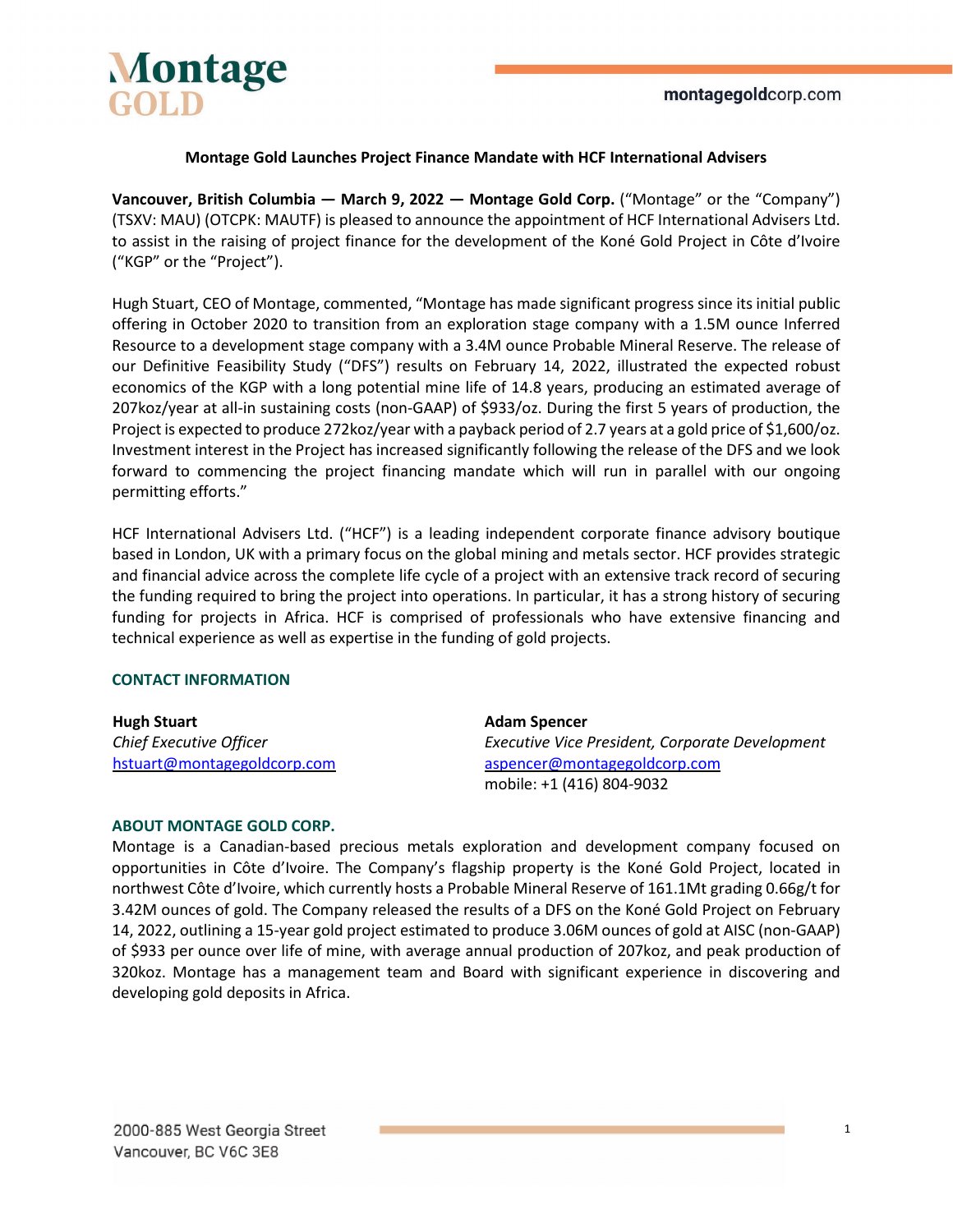# **Discover to Build.**

### **TECHNICAL DISCLOSURE**

The mineral reserve estimate for the Project was carried out by Ms. Joeline McGrath of Carci Mining Consultants Ltd. who is considered to be independent of Montage. Ms. McGrath is a member in good standing of the Australian Institute of Mining and Metallurgy and has sufficient experience which is relevant to the work which she is undertaking to qualify as a Qualified Person under National Instrument 43–101.

Data verification programs have included review of QA/QC data, re-sampling and sample analysis programs, and database verification. Validation checks were performed on data, and comprise checks on surveys, collar co-ordinates and assay data. Sufficient verification checks were undertaken on the database to provide confidence that the database is virtually error free and appropriate to support mineral resource and reserve estimation.

For further details of the assumptions, parameters and methods used to develop the mineral reserve estimate for the Project, and for further details regarding the DFS, please see the Company's press release titled "Montage Announces Koné Gold Project DFS with After-Tax NPV of \$746M and 35% IRR" dated February 14, 2022 and filed on SEDAR at www.sedar.com.

A technical report for the Project is being prepared in accordance with National Instrument 43-101 and will be filed on SEDAR at www.sedar.com and on the Company's website at www.montagegoldcorp.com. Readers are encouraged to read the technical report in its entirety, including all qualifications, assumptions and exclusions that relate to the details summarized in this news release. The technical report is intended to be read as a whole, and sections should not be read or relied upon out of context.

The technical disclosure contained in this press release have been approved by Hugh Stuart, BSc, MSc, a Qualified Person pursuant to NI 43-101. Mr. Stuart is the Chief Executive Officer of the Company, a Chartered Geologist and a Fellow of the Geological Society of London. Mr. Stuart is not independent of Montage as he is an officer, director and shareholder of Montage.

*Neither the TSX Venture Exchange nor its Regulation Services Provider (as that term is defined in the policies of the TSX Venture Exchange) accepts responsibility for the adequacy or accuracy of this release.*

#### **FORWARD LOOKING STATEMENTS**

This press release contains certain forward-looking information and forward-looking statements within the meaning of Canadian securities legislation (collectively, "Forward-looking Statements"). All statements, other than statements of historical fact, constitute Forward-looking Statements. Words such as "will", "intends", "proposed" and "expects" or similar expressions are intended to identify Forwardlooking Statements. Forward looking Statements in this press release include statements that imply the Company will obtain sufficient or any project financing to permit the Project to be developed as expected, and also includes those related to the Company's mineral reserve and resource estimates; the timing and amount of future production from the Koné Gold Project; expectations with respect to the IRR, NPV, payback and costs of the Koné Gold Project; anticipated mining and processing methods of the Koné Gold Project; anticipated mine life of the Koné Gold Project; expected recoveries and grades of the Koné Gold Project; timing for the DFS; and timing for permits and concessions. Forward-looking Statements involve various risks and uncertainties and are based on certain factors and assumptions. There can be no